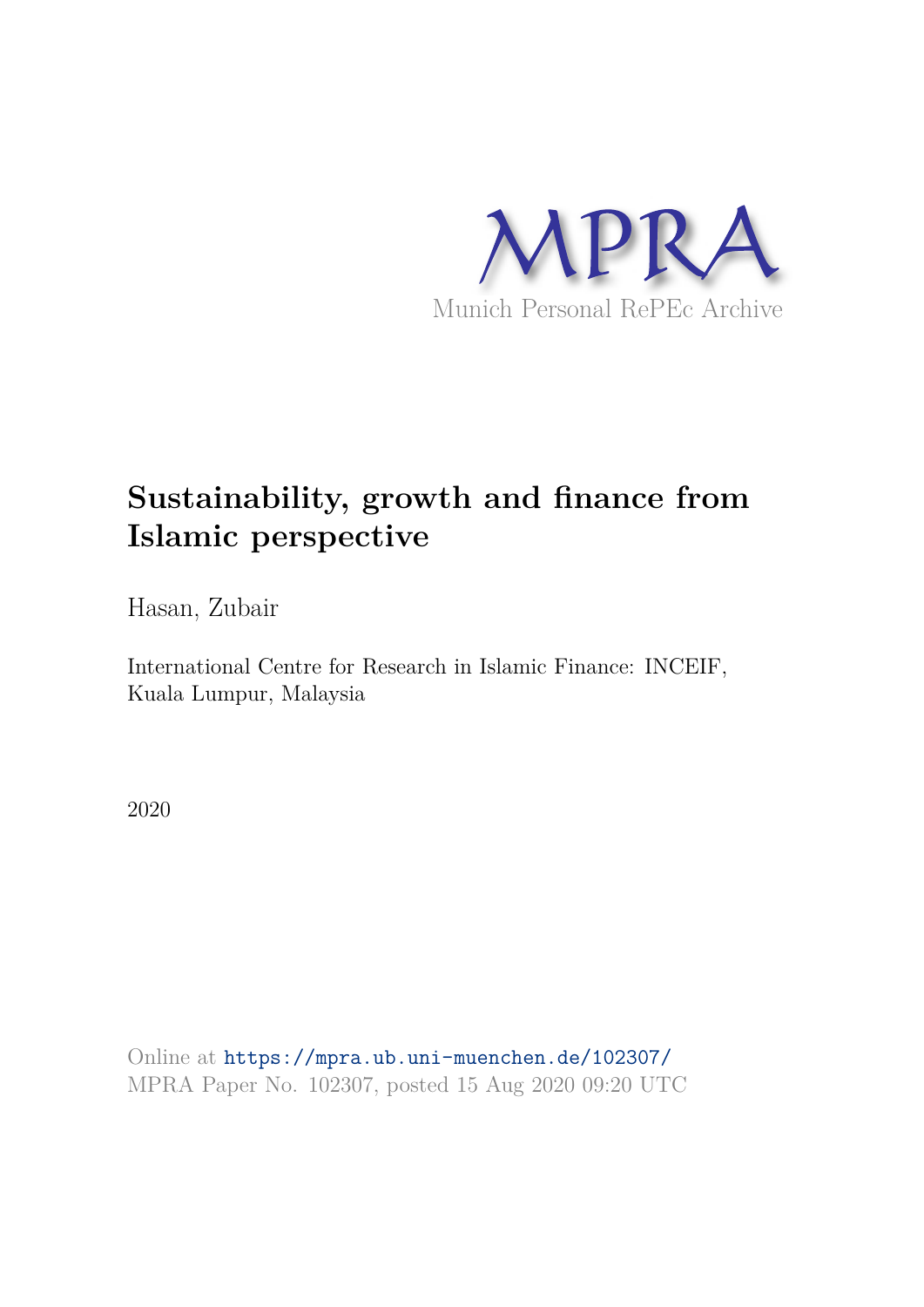# **SUSTAINABLE GROWTH AND FINANCE FROM ISLAMIC PERSPECTIVE**

# Zubair Hasan

**--------------------------------------------------------------------------------------------------------------------** 

#### Abstract

Sustainability in general refers to maintaining the level of a phenomenon in some specified sense over foreseeable future. The term got currency in the economic literature after the 1987 Commission on Environment and Development linked it to growth. This paper examines this linkage with finance added from sustainability angle with reference to human well-being in a world torn between war and peace. An Islamic perspective, where relevant, is added to the discussion.

------------------------------------------------------------------------------------------------------------------------------------------

Key words: Sustainability, Environment Growth, Financing, Islamic perspective

# **1.1NTRODUCTION**

This paper deals with the issue relating to the sustainability of growth, adding an Islamic perspective where possible. The term sustainability got currency in the literature after the 1987 Commission on Environment and Development linked it to growth. Growth of output is considered essential for the development of an economy to feed expanding populations and raise living standards. Sustainability of economic development implies a linear continuity of growth at its present pace over foreseeable future.

Since the discussion here is multidimensional, a unitary literature review is inefficacious; we examine relevant works section wise. It is s theoretical work with little empirical content. The work is a library based including internet resource. At places, the analysis becomes opinionative for lack of documentary evidence. So is the case with the provision of Islamic inputs.

This paper is spread over six Sections. In the following Section 2, we discuss what it is that needs sustenance for keeping growth sustainable – the growth rate, intergenerational equity or the environment? As war disturbs peace and causes widespread destruction, In Section 3 we examine its impact on the ends of sustainable growth. As the three versions of sustainability converge on the environment, Section 4 deals with the issue of property rights in free gifts of nature – land, air and water.we deal with sustainability finance for growth. Their being deep relationship between growth and finance, this becomes the subject matter of Section 5. In the final Section 6, we present the summary points of discussion and make a few observations.

# **2. ENDS OF SUSTAINABLE GROWTH<sup>1</sup>**

<sup>&</sup>lt;sup>1</sup> The Commission discusses sustainability issues with reference to development without distinguishing it from growth. For clarity of argument we discuss them as related to growth.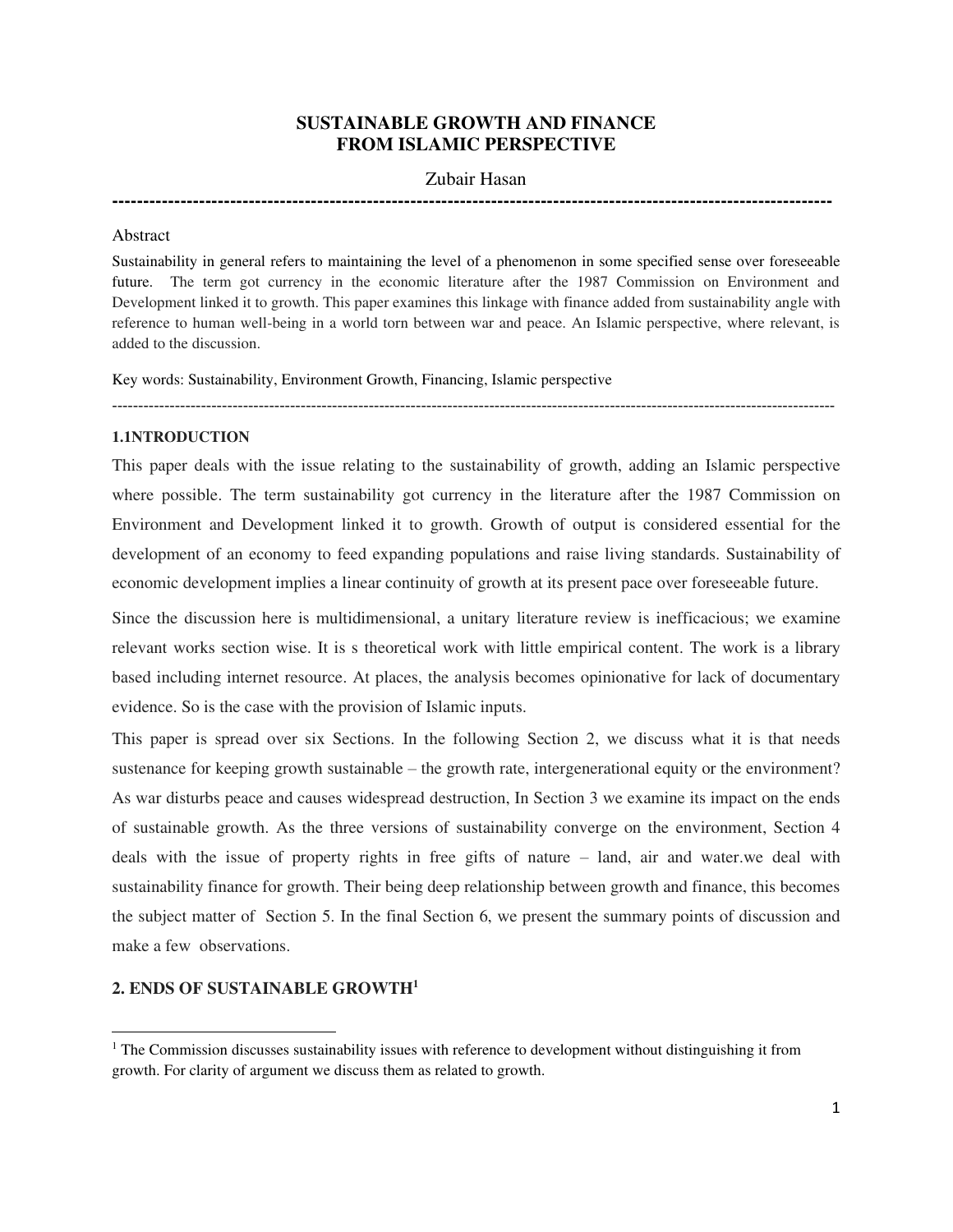An economy is not a machine that can be put off and on at will. It is a living organism, it must grow. However, ends of growth patterns must be prmotive of human welfare and sustainable. However, there is yet no agreement on what sustainable growth is or should be. Three versions are discussed in the literature.

- 1. Maintaining the long-run rate of economic growth.
- 2. Achieving inter-generational equity in the use of the productive resources natural or manmade.
- 3. Restricting as far as possible the increase in pollution for maintaining the present quality of environment.

We shall see that the three views are interrelated but policy prescriptions change depending on one's predilections. Let us clarify these interpretations and policy consequences that follow in each case

### *2.1 Maintaining the rate of growth.*

This version of sustainable growth derives its inspiration from the classical theory of economic development originating when the industrial revolution was taking place in England. It postulates that given the state of production technology and the real wage fixity at the subsistence level, increasing population and scarcity of resources – land and capital – would be reducing the rate oh net output per head eventually leading to a stationary state as shown in Figure 1.



**Figure 1:** The classical model of falling growth rate leading to a stationary state

A major weakness of this model is that it see little chance for an improvement in the lot of the workers unless they restrict their numbers. The way out of the stationary state and maintain at least the current growth rate is to keep the TP curve shift upward by restricting population growth, adding to the stock of resources and improving technology through inventions and innovations.

# *2.2 Achieving inter-generation equality*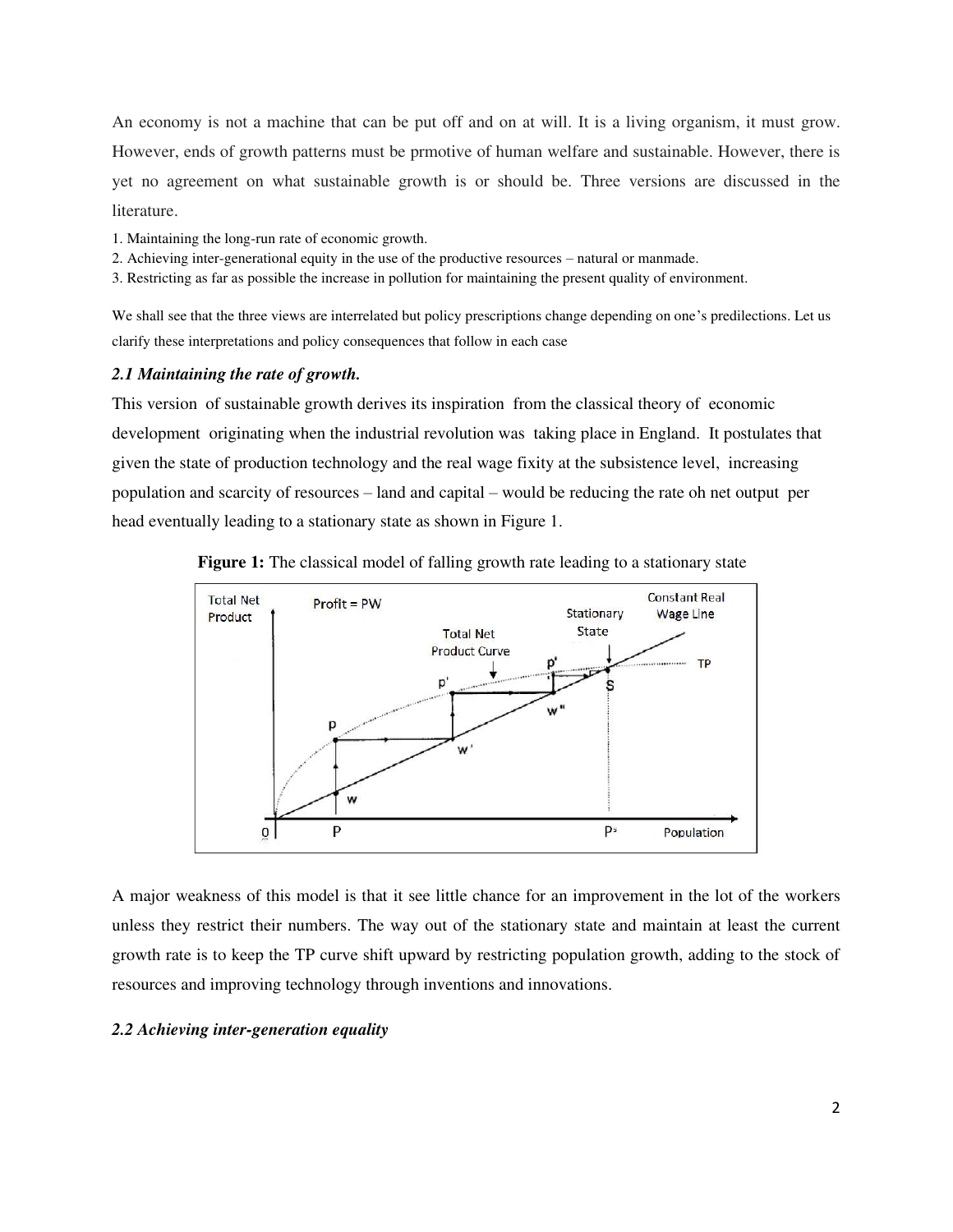The 1987 Commission had indeed focused on inter-generational equity in defining sustainable: development as that meets the needs of the present without compromising the ability of future generations to meet theirs. The idea grew out of optimal growth theory. It holds that generations have similar physical attributes and their consumption preferences overlap in a continuum. It calls for keeping the discounting rate for future consumption constant (Phelps and Pollack 1968, 185). This ethical norm follows the Islamic dictum, like for others what you like for yourself.

A healthy economy is just as essential for satisfying our non-material (spiritual) needs as the material ones. It must aim at preserving the natural foundations of life and calls for a fair distribution of goods and opportunities. Performance efficiency and an effective organization for the use of natural resources are needed. It also gives thought to a certain degree of social solidarity. In sum, the Commission relates sustainable development to three domains: economy, environment, and society in equal measure. The relationships between the three domains are depicted in Figure 2 reproduced from the Commission's Report.



**Figure 2:** The Economy, Society, and Environment interactions

#### *2.3 Environment and growth*

A tradeoff between the rising demands for output growth on the one hand and for environmental protection on the other is difficult to strike. Environmental care is a narrower approach to sustainability though but is more realistic than those discussed earlier. It is the foothold of all shades of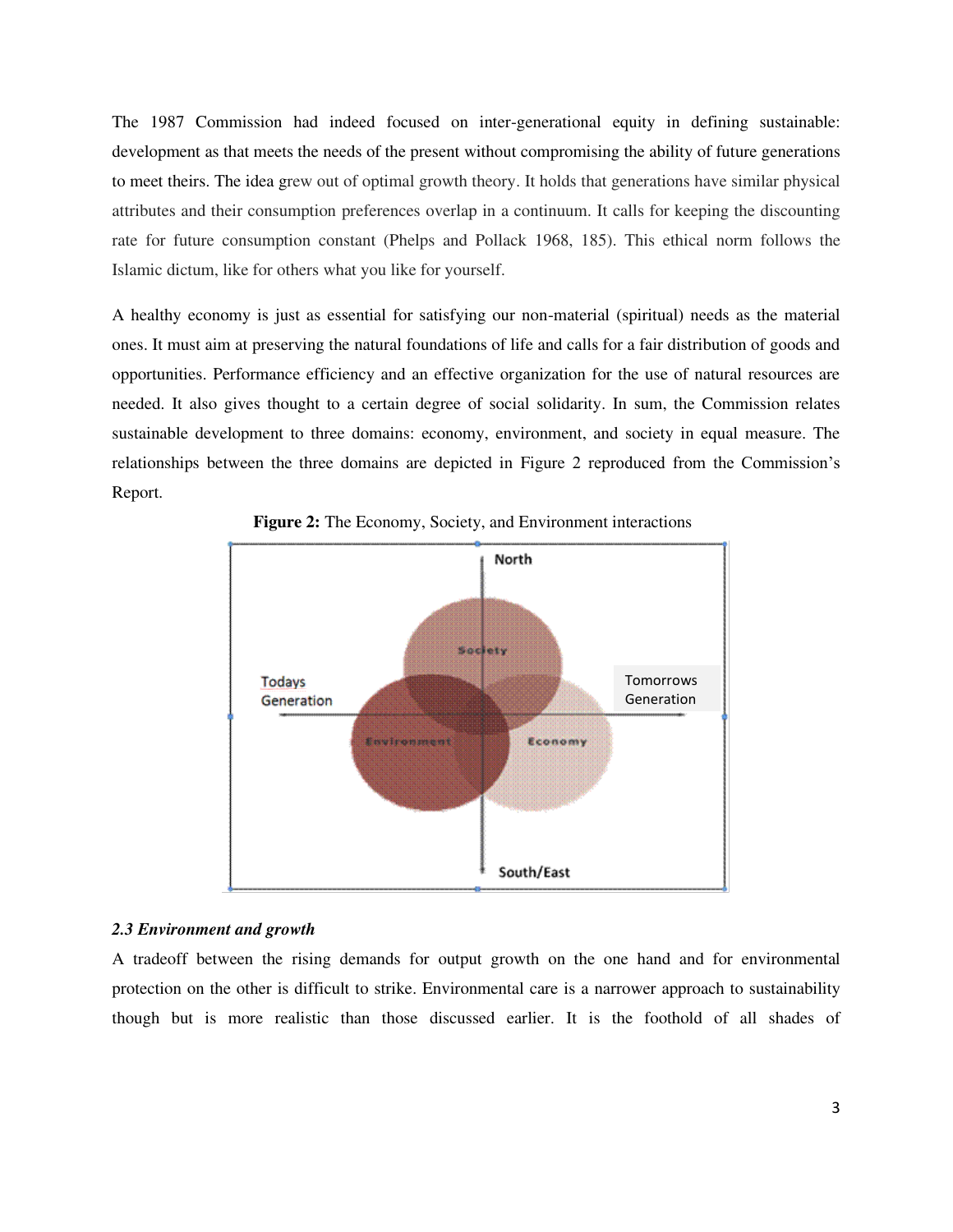environmentalism that has become so vocal in recent years.<sup>2</sup> The credit for its formulation goes to the Earth Summit at Rio de Janeiro in 1992. It was spelled out in its Agenda 21 blue print for sustainable development for the 21st century. The definition seeks to limit the rate of growth to a level that would allow it to continue without aggravating the resource scarcity. It focuses on recycling of resources, their renewal where possible, and their conservation, if non-renewable.

The three notions of sustainable growth discussed above are closely linked. For example, a sustainable rate of growth implies that the pace of development should be slower than it presently is. For this would help conserve resources, lower pollution and improve distribution. Emphasis on generational equity would demand a more even temporal spread of resources, prosperity, and pollution. The notion implies putting the brakes on consumerism and the expanding credit card culture i.e. borrowing from the future to spend now.<sup>3</sup> Again, focus on environmental sustenance would eventually help in conservation of resources and may improve also the intergenerational distribution of incomes. Thus, the bind is the environment.

# *2.3.1 Islam and environment<sup>4</sup>*

Environmental deterioration is widespread. Rapacious use of natural resources - land, air, and water – continues unabated as every body's property is no one's property. The situation in the Muslim world is no different, even as Islam preaches moderation in consumption, and avoidance of the wasteful use of natural resources.<sup>5</sup> The scripture reminds people time and again of the delicate proportions in the universe (6:3; 39:5; 54:49;  $67:3 - 4$ ). It enjoins on the believers to maintain the balance, not tilt it; even as mischief has appeared on land and sea because of human greed (30:4).

Environmental crisis hits hardest the poor worldwide and a disproportionate number of them are Muslims. Islam is a pro-poor religion without being anti-rich. Its world view is liberating. Islamic commitment to

<sup>&</sup>lt;sup>2</sup> It is well to note that parallel to economics, sizeable literature is available in physical sciences on the subject. See for example the commendable work edited by Sarker et al (2018): Environmental Processes and Management: Tools and Practices, Water Science and Technology Library

<sup>&</sup>lt;sup>3</sup> See Spink: Abstract, p.1. Repetto (1986) also endorses this view.

<sup>&</sup>lt;sup>4</sup> The literature on Islam and environment is so vast and rich that its review per se can be the t0pic for a few doctoral dissertations. See Folitz et al (2003) for a detailed bibliography.

<sup>&</sup>lt;sup>5</sup> Islamic law provides for levels of environmental protection that exceed in some cases those in contemporary Western legal systems, but throughout the Muslim world these traditions have been replaced or allowed to lapse (Wescoat J. L. (2003).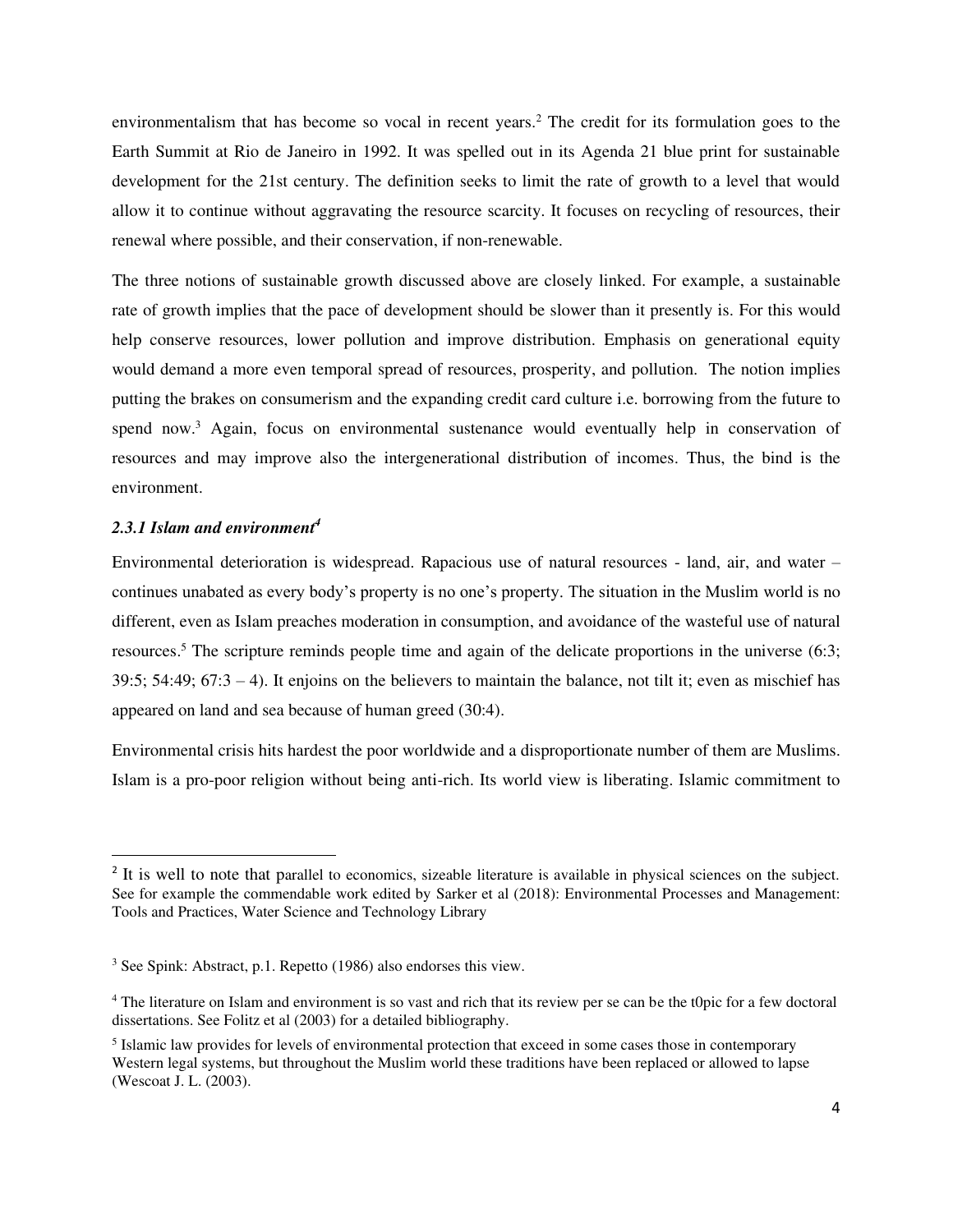social justice is unflinching and challenges many of the environmentally destructive development models currently in place (Folitz 2003).

Interestingly, the approach of the Commission is largely in consonance with the *maqasid* or objectives of the *Shari'ah.* Islam is a universal religion and addresses the entire mankind not the believers alone. It is, therefore, no surprise that men irrespective of faith do often think along Islamic lines. The main objectives of the Islamic law put broadly are "to promote the well-being of *all* mankind which lies in safeguarding their faith (*din*), their human self (*nafs*), their intellect (*aql*), their posterity (*nasl*) and their wealth (*maal*)".(Ghazali 2004) All this entail wisdom, mercy, and justice. Muslims, like others, must be strong both materially, and morally to achieve these objectives. Economic growth with priority for the fulfillment of basic needs, avoidance of consumerism and environmental care are the imperatives to moving in that direction.

# **3. IMPACT OF WAR**

There have been many and varied causes of environmental degradation. Cheap and abundant fossil fuels have promoted life styles causing global climate and its adverse consequences for living beings on earth has emerged as the main culprit. Efforts are on to develop clean and green sources of energy; the success so far has been marginal though. Missing in this regard has surprisingly been the impact of modern warfare*,* including internal armed conflicts on environment alone but deluging country after country. dust After the Second World War Muslims have perhaps killed more Muslims than have non-Muslims. Others did not lag behind.

The Council on Foreign Relations (CFR)<sup>6</sup> recently estimated that in 2016 alone, the US administration rained at least 26,171 bombs on seven different countries, averaging three per hour, every day, every month, over the entire year. The figures, says the report, are relatively conservative, meaning the number of bombs dropped in 2016 could have been much higher. The report concludes that there was no legal validity for this action save stretching the interpretation of an old authorization for the use of military force. The counties that suffered the ordeal included Afghanistan, Pakistan, Iraq, Iran, Syria, Libya and Yemen. The human suffering was tumultuous; millions were killed, more than that suffered in migration, trillions of dollars' real wealth went up in smoke. Wars inflicted on different parts of the world have

<sup>&</sup>lt;sup>6</sup> Based in US, the Council on Foreign Relations (CFR) is an independent, nonpartisan membership organization, think tank, and publisher dedicated to being a resource for its members, government officials, business executives, journalists, educators and students, civic and religious leaders, and other interested citizens in order to help them better understand the world and the foreign policy choices facing the United States and other countries.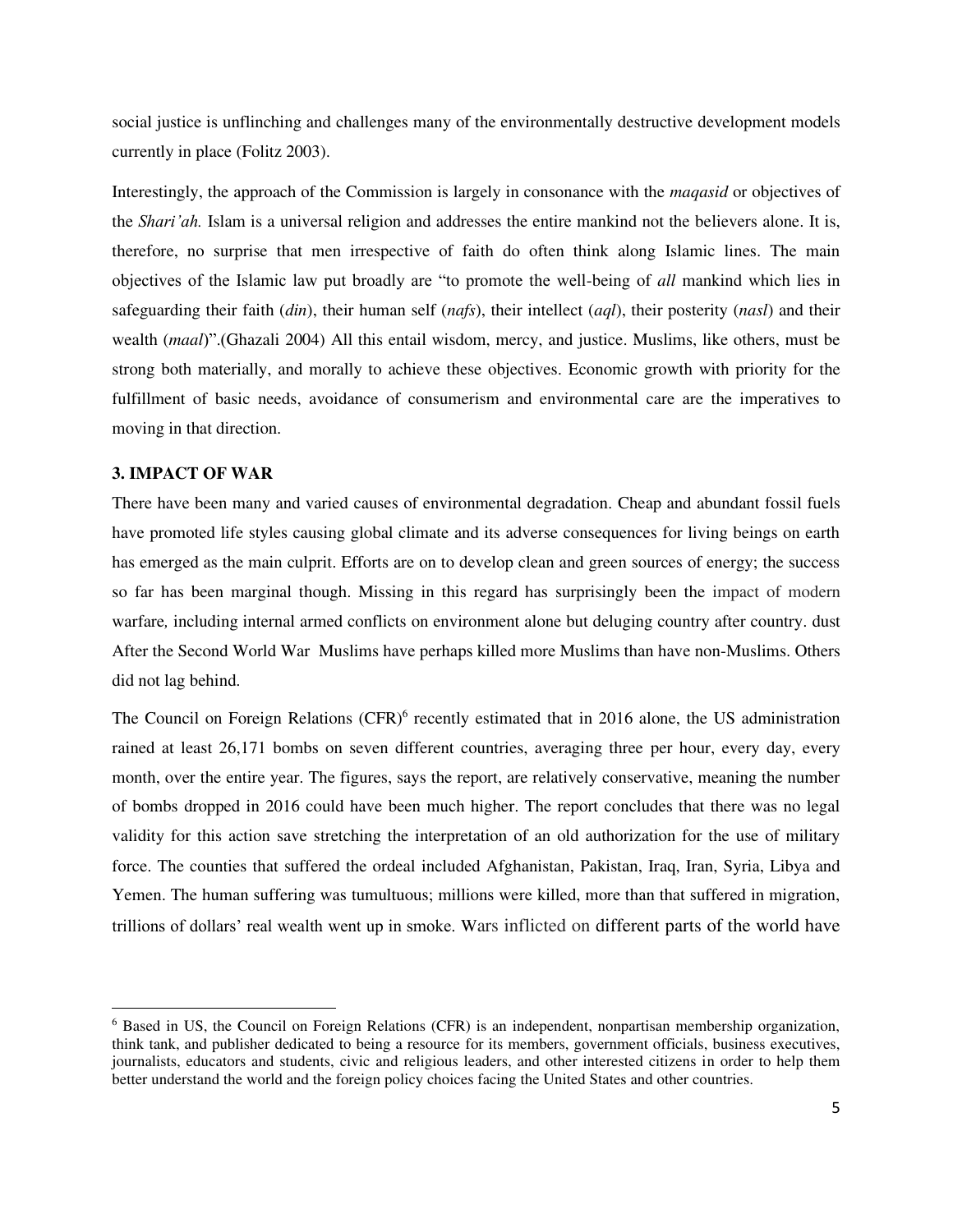left ecological devastation written in the landscapes for centuries. To whose benefit except the arms sellers.

Arms industry generates wars and fueled local conflicts/\; For, arms business is the most lucrative of all, more so as the sellers and purchasers of arms are largely non-overlapping groups. Politics, not markets, control the trade. Petro-dollars have been its focal point. I had shown in an earlier paper that Arabs were the largest buyers of arms and Americans their largest sellers in 1992, growing by 13% in 2001<sup>7</sup> The trend continues unabated. See, in Figure 3 the 2018 picture tells the same story. Of the total purchases



#### **Figure 3: Top Arms Exporters and Importers**

Source of data: Army Technology, 8 May 2019

Of top 10 arm importers total purchases, not less than 67% is the share of 6 Muslim countries. During the current face off between India and China, the defense expenditure of both India and Pakistan has significantly risen. The arms sellers are aligning both sides. The United States has been the largest exporter of major arms from 2015-2019 leaving the runner-up Russia far behind; France and Germany emerging as poor followers. The emergence of Israel with sophisticated systems is a significant phenomenon.

The U.S. contributed about 35 percent of all the world's arms exports during that five-year period: the country provided major arms Including air defense systems, armored vehicles, missiles and satellites among other materiel to 96 countries with half of the weapons going to the Middle East.<sup>8</sup> (Defense News 2020).

<sup>&</sup>lt;sup>7</sup> See Hasan Zubair 2004 Table 5: Muslims and sale and purchase of arms, P.56 – oil the black gold was being converted into the rusting steel.

<sup>8</sup> Saudi Arabian arms' imports during 2015 – 2019 increased 130% compared to preceding five years; 73% of these coming from the US.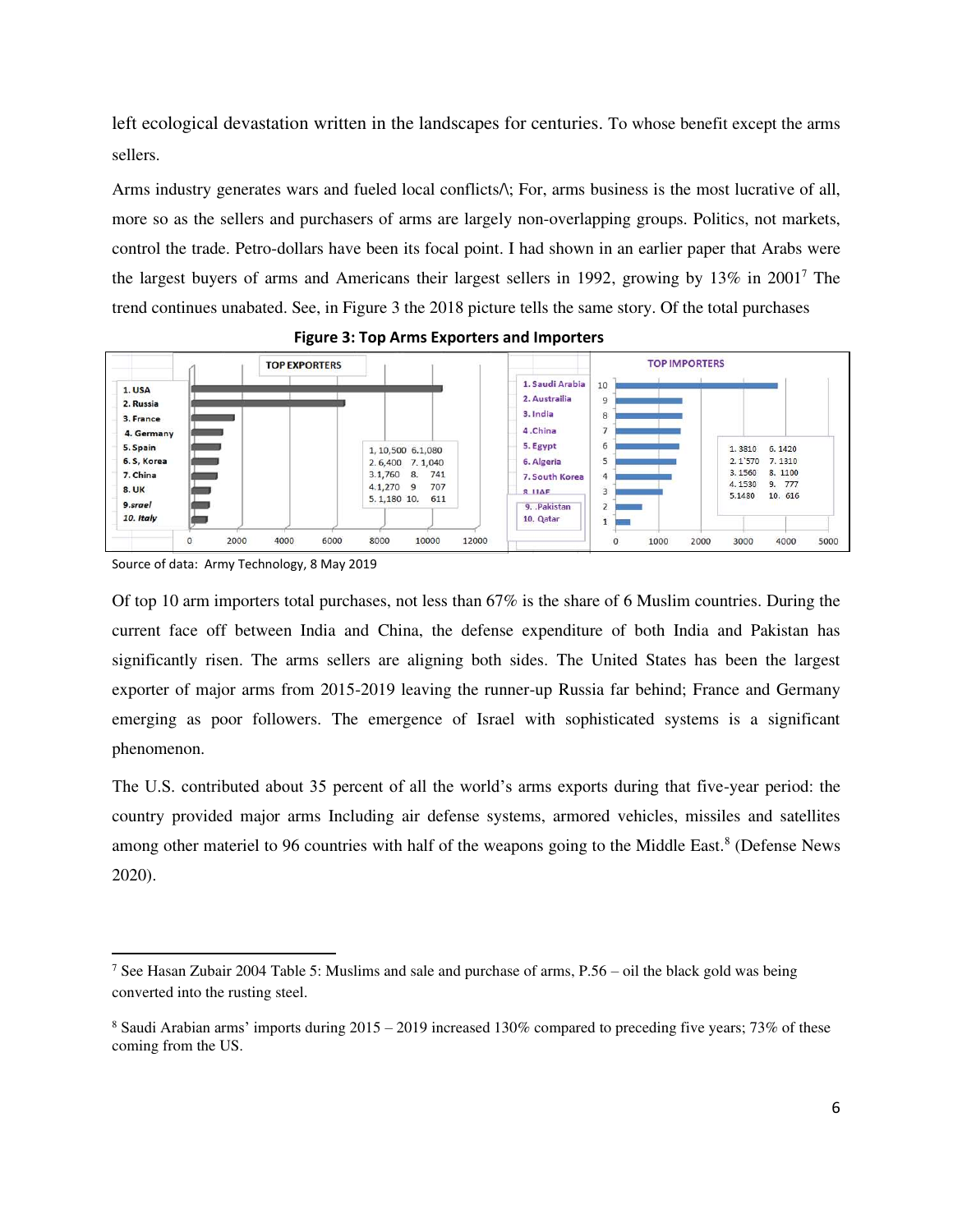#### **4. PROPERTY RIGHTS AS REMEDY**

Causes apart, environmental degradation today poses the most serious of challenges to humanity: the survival of living systems on the planet Earth. Environmental issues arise in case of all natural resources whether they pass through the market for pricing or not.

Natural resources that are priced in the market enter the cost of goods they help produce and the society pays for them. Of these some like minerals, oils and gases cannot be reproduced. These have to be conserved. Others like animal stock, fisheries and forests are renewable. These are mot to be used at a rate more than that of their replacement.

The core environmental issues arise in the case of resources that are not priced in the market; for example fresh or clean water; these are used for free in the production processes. It does not form part of the output to deplete their volume. Instead, human beings use them as receptacles of their personal discharges and wastes, flowing out of their consumption and production activities. Examples are domestic garbage, hospital waste, construction dust, and emissions from automobiles, power plants, chemical factories, and nuclear plants. They all find their way into the air and/or water—running or still, on the surface or underground. Allah gave these receptacles great absorption and self-cleansing power for what we throw into them. However, we were naïve in believing that this power of the natural agents was unlimited. We learnt rather late that we could use them as waste receptacles only at the cost of reducing their absorption capacity.

Crossing that capacity results in their pollution. 'Pollution' refers to the contamination of air, water, or soil caused by the discharge of substances that may consist of particles of gases, liquids, or solids. Energy - heat, noise, or radiation. Such substances may adversely affect people's health and assets imposing on them medical and maintenance costs. These costs increase as output increases to raise net private benefit. The scenario gives rise to two opposite concepts – Marginal external cost to society (MEC) that rises exponentially and the idea of margina net private benefit (MNPB) falling as output increases. The conflict between them raises the issue of property rights in environmental goods – who owns things like fresh air, clean waters virgin forests and spread out grasslands? The answer to this question is needed for designing the measures to curtail pollution and protect the environment.

# *4.1 Creating property in free goods*

Coase (1960) argued that if property rights in environmental good were created and given to either of the parties – the polluter or the sufferer – market will strike output equilibrium acceptable to both. To illustrate, suppose a steel mill and a fishery are located close to one another such that from the smoke the mill spews, the coal particles falling on the fishery waters cause contamination reducing fish production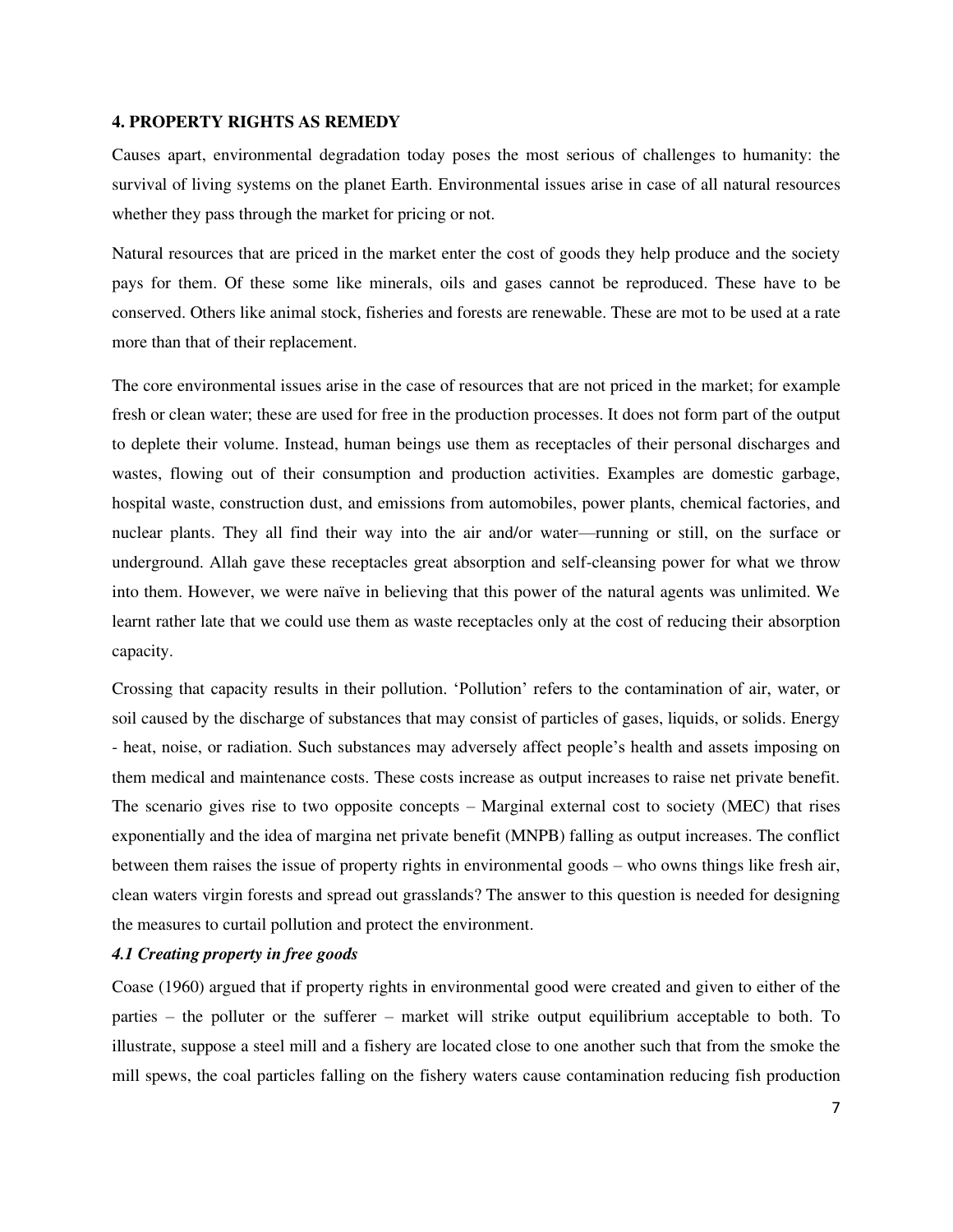i.e. imposing on them an external cot MEC, rising steel output increase. MNPB, on the other hand, is the marginal net benefit curve of the steel mill, falling due to diminishing returns as output increases. Figure 4 depicts their positions. Now, suppose property rights in clean air are granted to the mill. Obviously, the mill would expand output until  $Q_N$  where their marginal benefit becomes zero; imposing much cost on the fishery.

Bargain between the parties, says Coase, would result in optimal pollution. To minimize their damage,





the fishery would offer to compensate the mill for a reduction in output to  $Q_2$ . The settlement would be at point T where marginal loss of benefit to the mill at  $Q_2$  output equals the marginal external cost to the fishery. The mill would get  $TO_2O_N$  sum of money. The result would be the same if property rights in clean air were given to the fishery, argues Coase (Hasan 2015, 327).

A ticklish property right question from the societal viewpoint is: should the entire equilibrium output  $Q_2$ be penalized? Arguably, production up to  $Q_1$  output is within the pollution absorption capacity of air; the red curve turns up from that point. Thus,  $Q_1$  is part of total output and should carry no penalty. Only  $Q_1Q_2$ as part of output must bear penalty, if any. However, the argument, although valid, poses insurmountable difficulties in application. Hence, the rule of the thumb is that as public authorities have property rights in fresh air, businesses must be penalized on the entire  $Q_2$  output, to mitigate pollution.

Despite such confusions concerning property rights, several methods like pollution charges subsidies and tradable emission permits have been tried to make the idea operable but could make little headway. Eventually, the systems of emission standards and penalties the authorities fix dominate the scene (Hasan  $2015, 326 - 338$ .

## **5. FINANCE GROWT AND ENVIRONMEN**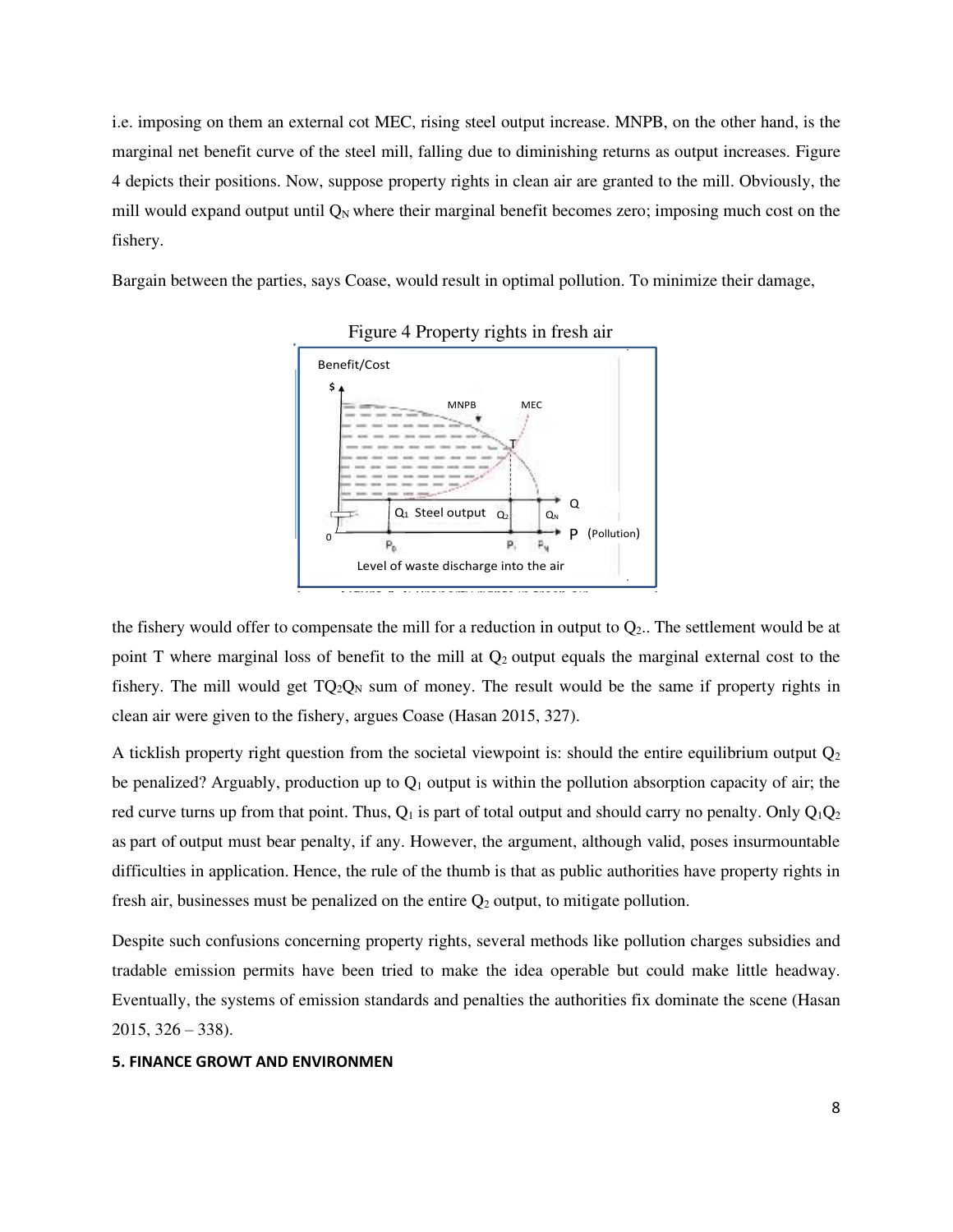Finance lubricates the wheels of growth development in an economy. There is a circuitry between them. If the growth-environment linkage must be sustainable, finance cannot be otherwise. In this Section, we explain the meaning of sustainable finance; explore its connection with environment adding Islamic inputs.

Sustainable finance services aims at integrating environmental, social and governance norms into business or investment decisions for the benefit of the customers and society over the long run. They include sustainable funds, green bonds, impact investing, microfinance, loaning for sustainable projects. In short, the development of a lasting and sustainable Islamic financial system is well on the way.

Islamic finance follows the principles derived from the scripture, the prophetic traditions and juristic pronouncements in selecting investment categories. It is tied with the real sector. Financial products are asset-based and ethical. They also share risks equitably and ar[e subject t](https://www.undp.org/content/dam/istanbul/docs/IRTI_UNDP%20IFII%20Report%20EE_V3.pdf)o good governance. These characteristics make Islamic finance align well with the sustainability development and governance (SDG) norms.

Thus, one of the most promising areas for Islamic finance is to act on climate. As more green Islamic finance instruments like sovereign wealth funds, pension funds and sukuk will all be key players in the shift towards more sustainable SDG-aligned Islamic finance become more widely available, the member countries of the OIC could become exporters of SDG-aligned investments across the markets, initiating positive change in the most climate stressed parts of the world.

The Global Islamic Finance and Impact Investing Platform (GIFIIP) [Green Sukuk Initiative](http://www.gifiip.org/green-sukuk-initiative/) has already piloted domestic green sukuk in Jordan. Indonesia has [also issued](http://documents.worldbank.org/curated/en/591721554824346344/pdf/Islamic-Green-Finance-Development-Ecosystem-and-Prospects.pdf) the world's first sovereign green bonds. More and more Muslim countries are lining up to take advantage of a booming green market. The demand for these fixed income instruments is on the rise. Globally, Malaysia, Saudi Arabia and Luxembour[g lead](https://gouvernement.lu/en/actualites/toutes_actualites/communiques/2019/11-novembre/11-isdb-green-bond.html) the Islamic finance and fund product industry, with the UK an upcoming player interested in the key Islamic finance assets.

The Islamic Development Bank (IsDB), with 57 member countries, has launched a Sustainable Islamic Finance Framework in November 2019 that provides a model for other multilateral banks that may seek aligning the Islamic finance with the SDGs across their lending portfolios.

These developments have led the spread of Islamic banking and finance - in one form or the other - to over 90 countries across the world. Much of these funds originate in the Muslim majority countries in the Arab region, albeit the investments are global in scope and impact.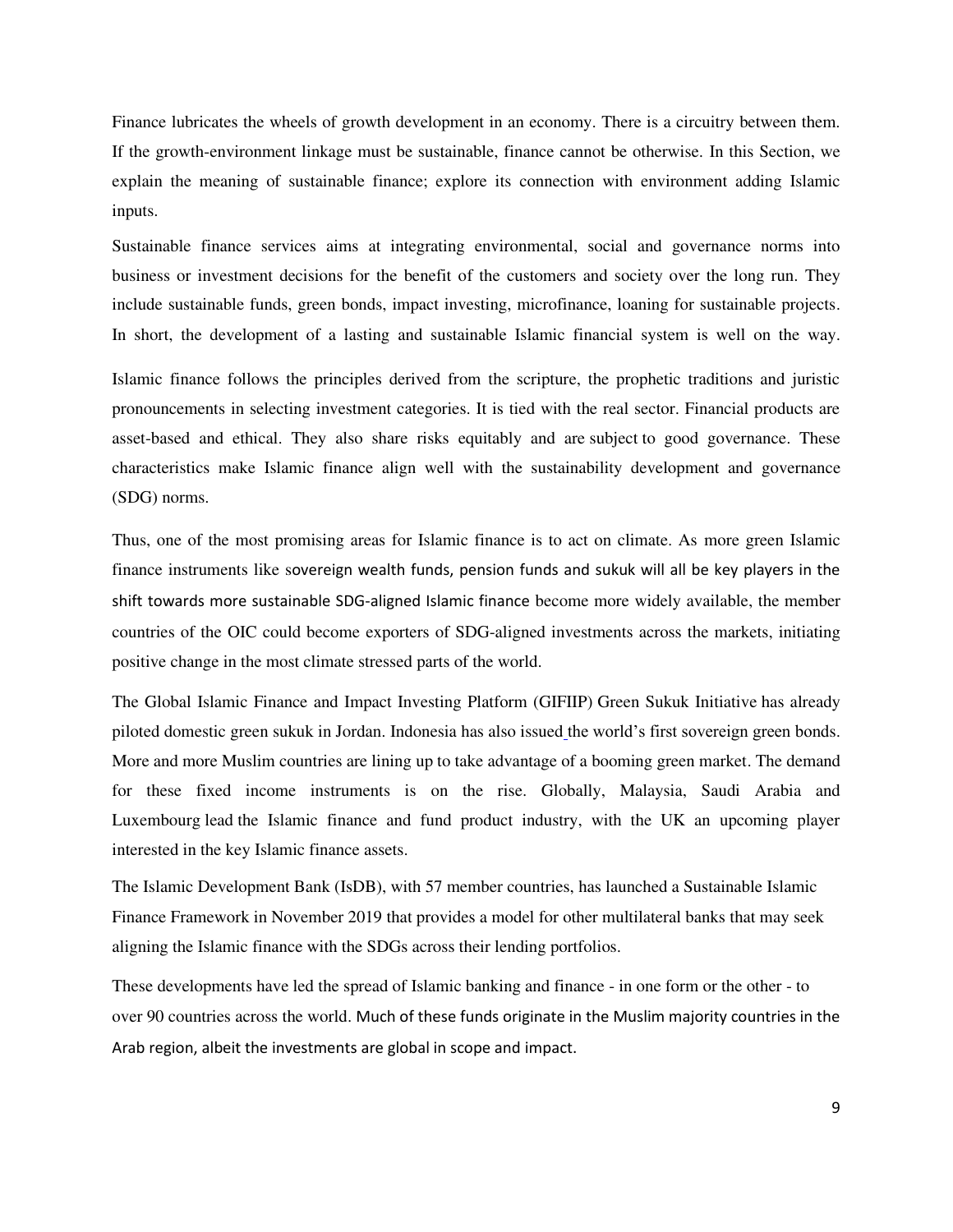However, the expansion of Islamic financial services has not been balanced and evenly distributed. Over 71 % has been the share of Islamic banking; funds, bonds and microfinance have been sluggish while insurance (takaful) lags far behind. Area wise also, the concentration has been in the oil rich middle-east and south and south-east Asia.

#### *5.1 Progress and prescriptions*

Islamic financial products are generally asset-backed, ethical, distribute risks equitably. These characteristics of its products make Islamic finance meet well the requisites of sustainable growth and environment. . Islamic finance grew fast - especially the banking and halal sectors - from a market of just \$200 billion in 2003 to over a trillion in 2019 and is [expected to c](http://www.dinarstandard.com/state-of-the-global-islamic-economy-report-2015/)ross the \$4 trillion mark in assets by 2030. The expansion across regions and asset classes provides the system a unique window of opportunity to align elements of these investments with the UN Sustainable Development Goals (SDGs).

Islamic finance products are contract-based making them fit for institutional investors. The contracts and associated structured products reduce the risk of asymmetric information and moral hazard. For, they ensure the conformity of investment terms with Islamic legal principles. Following are some of the the prescriptions mooted for boosting Islamic finance.

1. Align Islamic products for their increased acceptability with global standards as the Basel, additional to Shari'ah compliance,

2. Boost SDG deal-sourcing and matchmaking for global Islamic finance players.

3. Make SDG-compliant Zakāt investments the norm.

4. Create a deal flow of pro-poor initiatives to attract investment from the public and private sector stakeholders

- **5.** Differentiate and communicate how Islamic finance principles and values are key success factors.
- **6.**Comply and fulfill Shariah achieving the SDGs through economic empowerment for poverty alleviation and reduction of climate vulnerability.<sup>9</sup>

Through the scaling of the 'smart microfinance' concept, a new generation of Islamic finance institutions could not only provide a range of products to accompany vulnerable communities in SDG-aligned projects through economic empowerment, but will also ensure these communities are adequately equipped and empowered by strengthening their technical and managerial capacities, identifying and addressing climate risks in their activities, accessing markets, building partnerships, etc. In Tunisia, In

<sup>&</sup>lt;sup>9</sup> See The Economist (2018)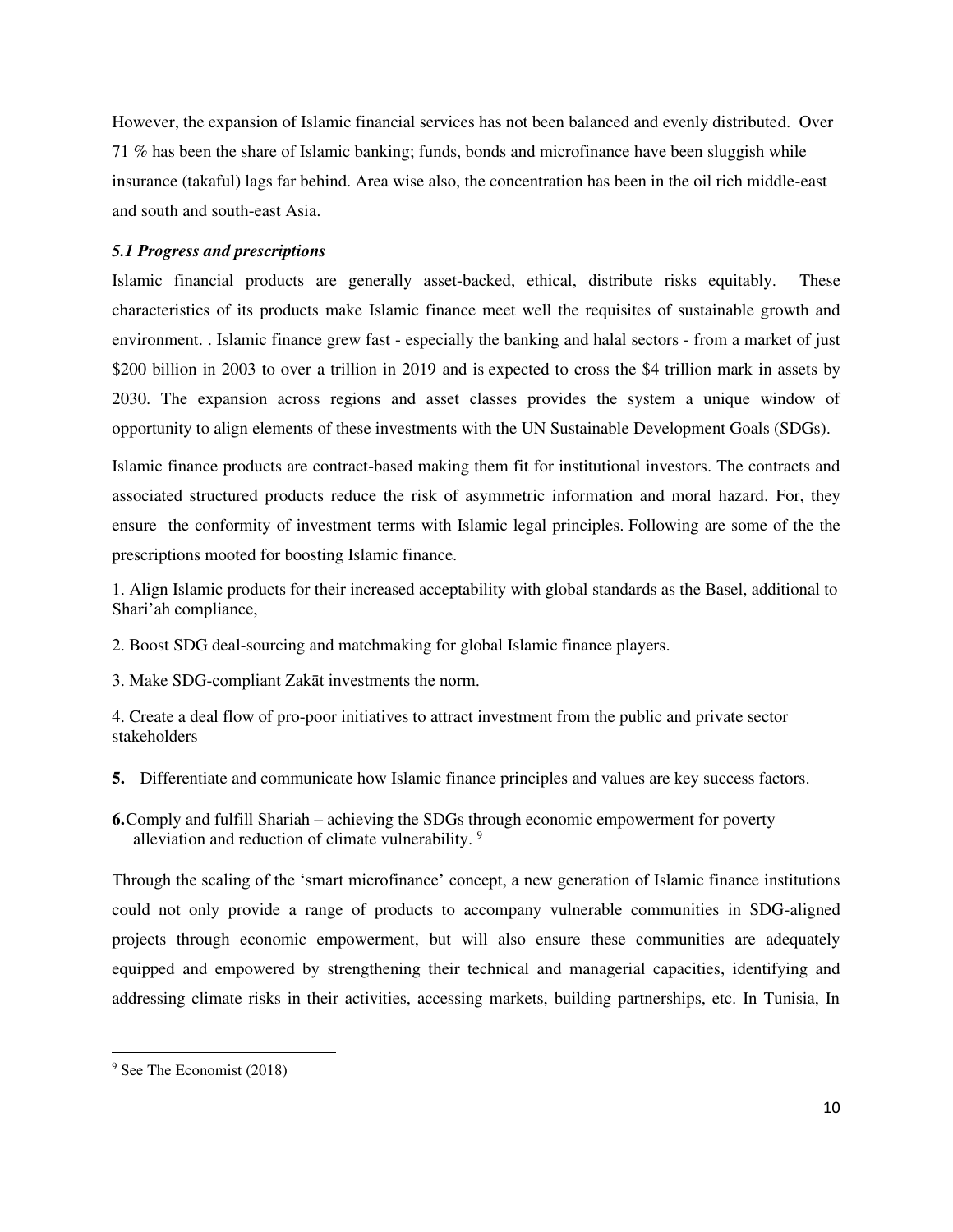some places IsDB has recently invested in such empowerment of the poor projects to create income and employment (The Economist 2018).

## **6. CONCLUDING REMARKS**

This paper has covered a vast area in bare bones. The thread running through the discussion has been the concept of sustainability as applied to growth, environment financing and to their mutual connect, noting the contributions or modifications Islam suggests.

We have tried to demonstrate that growth, environment and finance are tied together in a circular relationship, each affecting others with the emphasis that the connection cannot be oblivious to the well-being of the economy or the society. Qur'anic verses, Prophetic traditions and Shariah maxims have been cited where needed to support and supplement the argument.

(AAOIFI) and IFSB set revise and update accounting and supervisory standards for Islamic financial institutions conforming with Shari'ah norms as International Accounting Standards IASs do not fully suit them. Islamic financial services are however quite deficient in providing micro finance to weaker sectors of the economy. Likewise, public policies lack addressing the problems of poverty and distributional disparities, Production structures are not geared to meeting the basic needs of the people obligatory for an Islamic social order (Hasan 2019). Wars and internal conflicts have been among the most aggravating contributors to the pathetic socio-economic plight of the community. The Quranic warning of chaos and derogation being the fate of Muslims if the rope of Allah was not held tight has had little impact.

#### **REFERENCES**

*Back to basics #29, Chapter4 - Roles of AAOIFI and IFSB in the functioning of Islamic banks <https://ifnknowledge.com/roles-of-aaoifi-and-ifsb-in-the-functioning-of-islamic-banks/>* Accessed April 23, 2020,

Ansari, M.I. (1994) Perspectives on Sustainable Development, The American Journal of Islamic Social Sciences, 11(3): 394-402.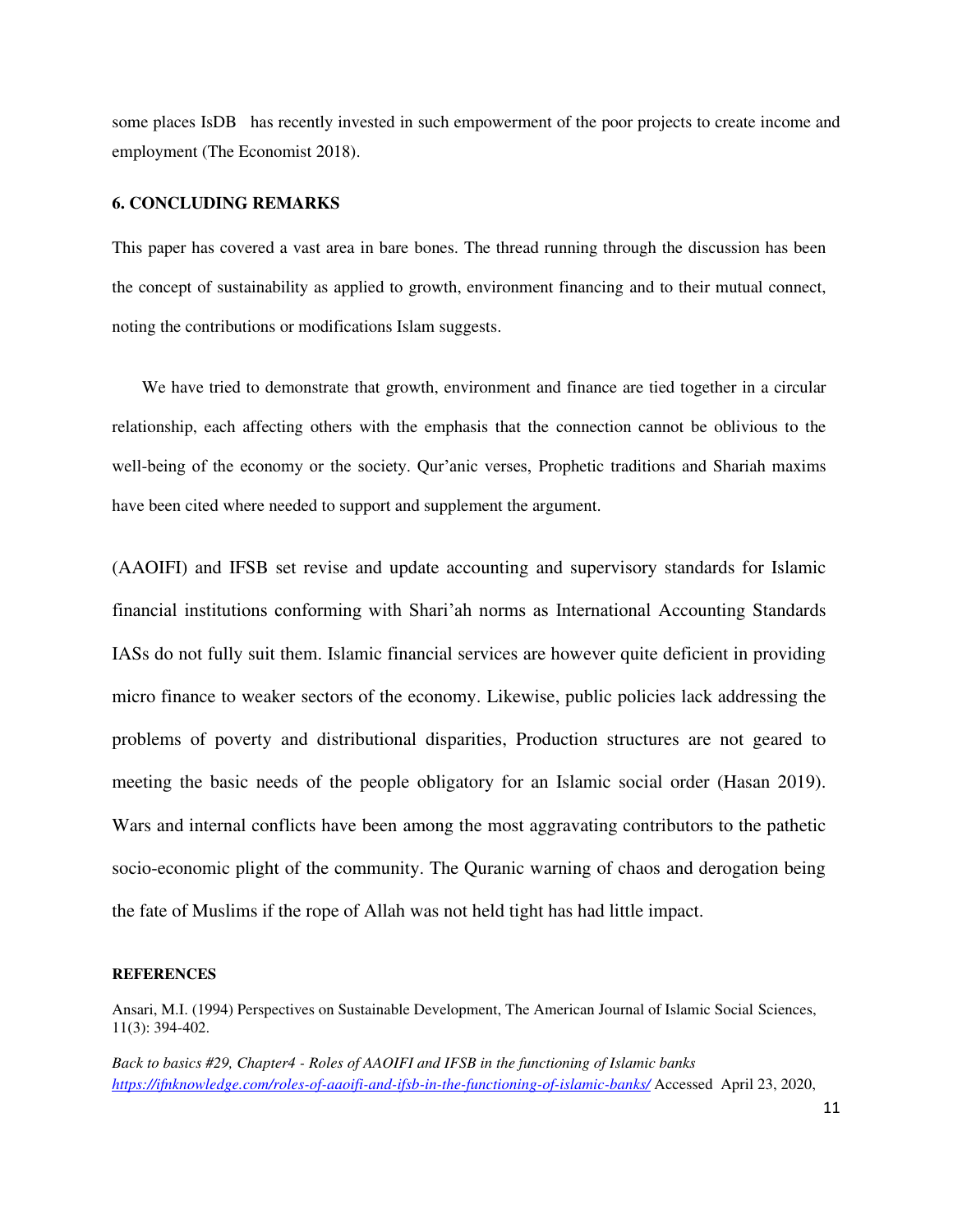Billa, M. Masum (2018): *[Shari'ah Standard of Stock Screening in the Capital Market,](http://www.academia.edu/download/56224796/Shariah_Standard_of_Stock_Screening_in_the_Capital_Market.pdf)* Journal of Islamic Banking and Finance Jan–Mar

[Choudhury](https://ikam.org.tr/masudul.alam.choudhury)**,** Masudul Alam (2020): *Religion, Faith, and Corona Virus Pandemic* Turkish Journal of Islamic Economics [TUJISE, IKIM, Turkey](https://ikam.org.tr/tujise-dergisinin-7-cilt-1-sayisi-yayimlandi) 

Dahiro, M. Aliyu & Hasan, Z. (2008): *Microfinance in Nigeria and the prospects of introducing its islamic version there in the light of selected Muslim countries' experience*. MPRA Paper No. 8127, online at [https://mpra.ub.uni](https://mpra.ub.uni-muenchen.de/8127/)[muenchen.de/8127/](https://mpra.ub.uni-muenchen.de/8127/)

Defence News (March 2020): Who were the largest major arms exporters in the last 5 years? <

[https://www.defensenews.com/2020/03/09/who-were-the-largest-major-arms-exporters-in-the-last-5-](https://www.defensenews.com/2020/03/09/who-were-the-largest-major-arms-exporters-in-the-last-5-years/)

[years/>](https://www.defensenews.com/2020/03/09/who-were-the-largest-major-arms-exporters-in-the-last-5-years/) Accessed on 10.7.20

.

.

[file:///C:/Users/USER/AppData/Roaming/Microsoft/Windows/Network%20Shortcuts/The%20Climate%20Imperati](file:///C:/Users/USER/AppData/Roaming/Microsoft/Windows/Network%20Shortcuts/The%20Climate%20Imperative_%20Opportunities%20for%20Risk%20Managers%20-%20GARP.html) [ve\\_%20Opportunities%20for%20Risk%20Managers%20-%20GARP.html,](file:///C:/Users/USER/AppData/Roaming/Microsoft/Windows/Network%20Shortcuts/The%20Climate%20Imperative_%20Opportunities%20for%20Risk%20Managers%20-%20GARP.html) Accessed May 3, 2020.

Erbaş, S. Nuri & Mirakhor, A. (2013): The Foundational Market Principles of Islam, Knightian Uncertainty, and Economic Justice in in Iqbal and Mirakhor

GARP (2020): Global Association of Risk Professionals' *Sustainability and climate change risk management report*

Labatt, S & White, R.R (2002): Environmental Finance: A Guide to vironmental Risk Assessment and Financial Products 1st Edition, John Wiley & Sons Inc.

Hassan, Zubair (1997): *[Fulfilment Of Basic Needs: Concept, Measurement, And Muslim Countries'](https://ideas.repec.org/a/ije/journl/v5y1997i2p1-38.html)  [Performance,](https://ideas.repec.org/a/ije/journl/v5y1997i2p1-38.html)* [IIUM Journal of Economics and Management,](https://ideas.repec.org/s/ije/journl.html) IIUM Journal of Economics and Management, vol. 5(2), pages 1-38, June.

Hasan, Zubair (2004): The new world order, Muslim predicament and the way out, International Journal of Muslim Unity, IIUM, 2.2 PP. 35-60

---------------- (2006): *Sustainable development from an Islamic Perspective: meaning implications and policy concerns,* KAU Journal, Islamic Economics, Vol. 19, No. 1, pp: 3-18.

---------------- (2014): *Basel Accords and Islamic finance with special reference to Malaysia,* ISRA International Journal of Islamic Finance, Kual Lumpur, Volume 6, Issue 2.

----------------- (2015): *Economics with Islamic orientation, Chapter 13,* Oxford University Press, UK.

- ---------------- (2018): *Distribution,* Chapter 9 in Islamic Economics, ISRA, Kuala Lumpur, Malaysia.
- ------------ -- (2019): Economic Development from Islamic perspective (2019) LAP, Germany

---------------- (2020): *Risk and Islamic Finance - A Misconception Corrected,* Chapter 24 in Handbook of Islamic Finance, Volume 2, IGI, USA.

IFC and Micro-finance ( (2019): World Bank

ifc.org/wps/wcm/connect/industry\_ext\_content/ifc\_external\_corporate\_site/financial+institutions/resource s/the+world+bank+group+and+microfinance